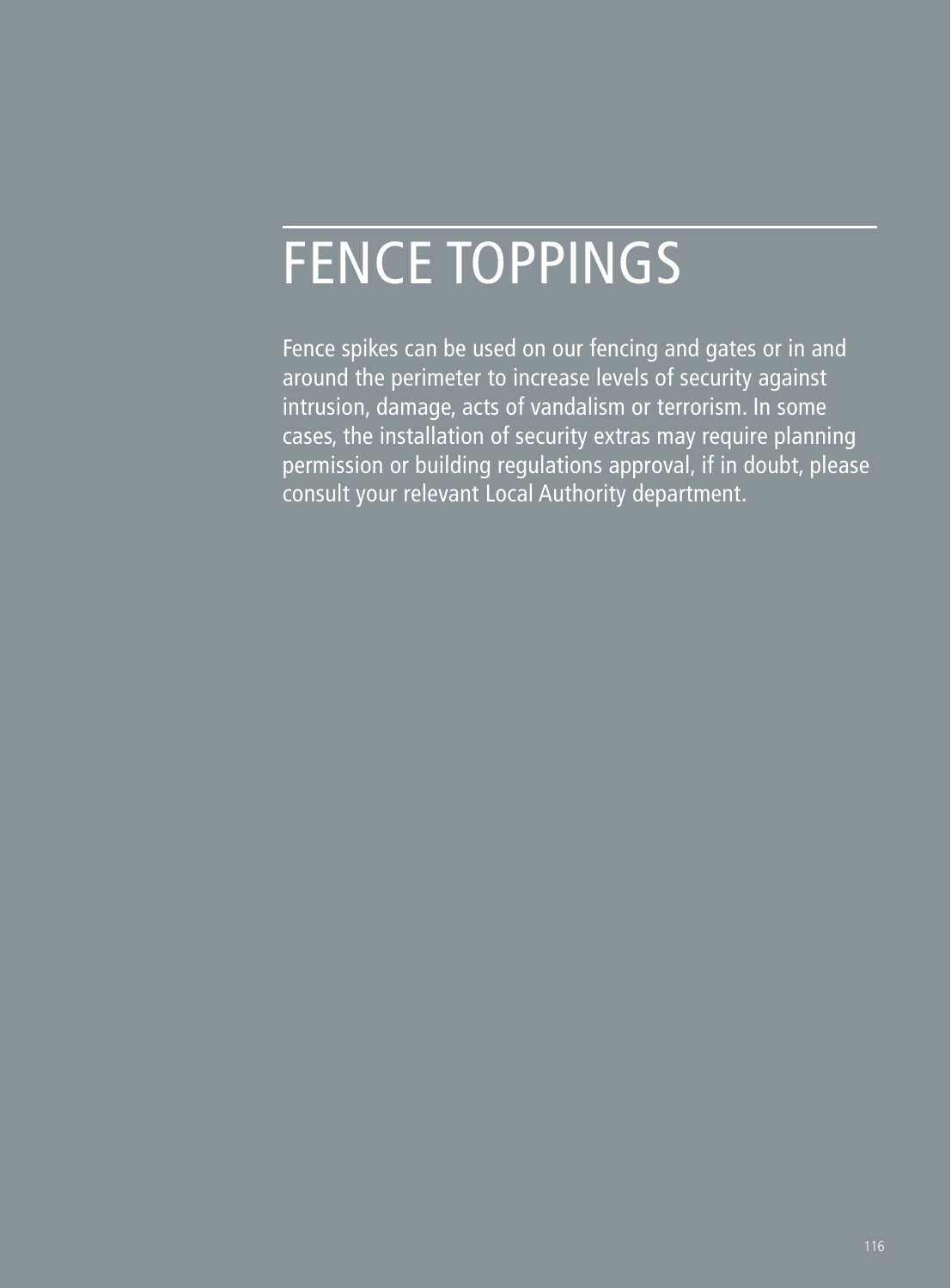## ROTA SPIKE®

The ultimate fence and gate topping deterrent Rota Spike® can also be utilised on buildings, to protect vulnerable points, for example windows and roof parapets.

- Supplied 6m lengths or to suit
- Inner tube 41.5mm Ø
- 70 Rota Spike<sup>®</sup> per tube per 6m
- Fixed at 3m centres (top of wall)
- Fixed at 2m centres (face of wall)
- Spikes to rotate making it virtually impossible to climb over

## VIPER SPIKE®

Viper Spike® represents a new dimension in security - more imposing than barbed wire, it offers a formidable deterrent to the would-be climber. Designed to form a three dimensional barrier, its strong 170mm long 10mm diameter spikes are complete with extremely sharp points.

- 1.1m long
- 40 x 6mm flat bar
- 9 pairs of spikes 10mm diameter
- Width (including spikes) 230mm
- Height 170mm

## VIPER SPIKE® 3

Viper Spike® 3 is designed to prevent intruders from climbing drainpipes or other vertical structures. Available at 200m wide x 150mm stand-off as standard or made to measure to suit applications.

- 100mm deep x 230mm high x 170mm wide
- 8 pairs of spikes
- 40 x 60mm flat bar

# COBRA SPIKE®

Cobra Spike® security topping is a Secured by Design accredited product designed for use on the tops of fences, gates or walls.

- 1.5m long with 110mm spikes
- Pitch of spikes 80mm and depth of spikes 95mm
- Width of base approximately 50mm